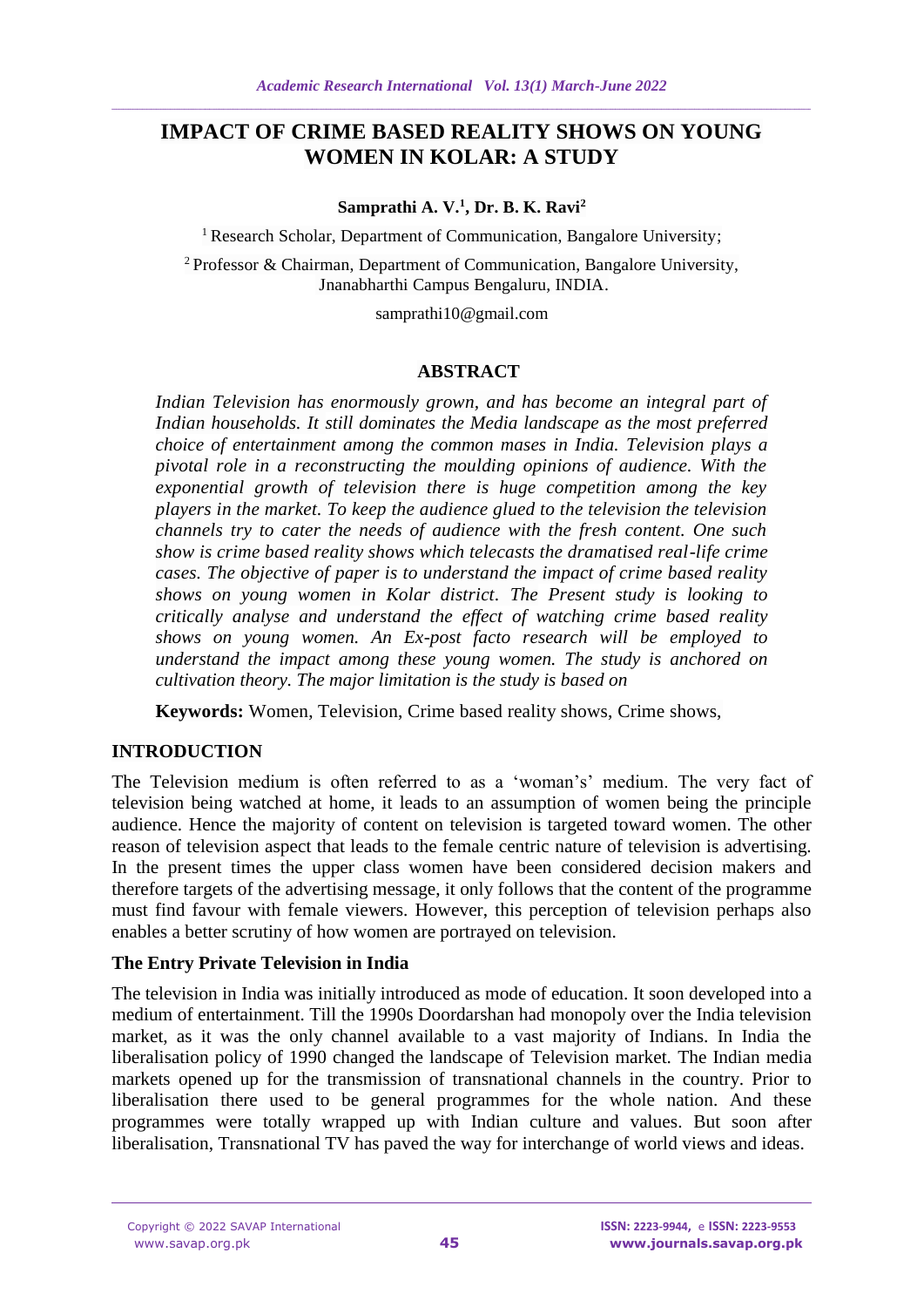STAR TV owned by Rupert Murdoch began broadcasting at the vanguard of an influx of transnational television networks in India during 1992. It provided plethora choices of programs to the Indian audience. The growing middle class was probably the most important reason that attracted Murdoch into this market. Star Plus was one of the pioneers of private TV channels to be launched in India .Star plus was an English language entertainment television channel broadcasting international television shows and Star plus launched four channels in India and Zee TV was being the Hindi-language counterpart. , In 1999 Star TV took the drastic step of withdrawing a joint venture with its local counterpart Zee TV. Later on STAR TV went full gear into producing hindi programming on its own and Zee TV started telecasting programs as an independent entity. The advent of Satellite television was a boon for cable operators. It motivated them to receive the programs of many foreign channels like Star TV, CNN, ATN, CNBC, Aaj Tak, NDTV 24X7, Headlines Today, BBC, STAR Movies, ZEE TV, SONY, SAHARA ONE, ZEE CINEMA.

The private channels broke the monotony over the program content and came up with the fresh content to cater to the needs of audience. The programming caters to variety of choices for all segments of the audience, including primetime comedy, drama series, television movies, soap operas, theatrical films, special programs, children's programs, daytime dramas, game shows, and late night shows Crime based reality shows. These satellite channels kept expanding their menu of programming and so did the number of channels, keeping pace with audience taste across country.

## **Crime based Reality shows**

The crime based reality shows are very popular among the audience. These shows telecast dramatized versions of crime cases that occurred in country and show how the criminal was captured. At the end they will also have message to avert crimes. The examples f these shows are Crim patrol, Savadhan India Shaithan etc,

# **REVIEW OF LITERATURE**

Dr. Archana Chanuvai Narahari & Ms. Sonali Mukherji, (2010) in his research paper titled 'Effects Of Crime Reality Shows On Indian Viewers - A Study' explained that crime reality shows has an impact on psychology of viewers and images from these shows lead to the construction of social reality. The viewers think that t these kinds of programmes would lead to the more crimes as the crime is clearly picturised. and the male respondents agreed that these shows could satisfy certain hidden psychological pleasures like jealousy, hedonism, intoxication, sexualities

Brian Michael Fedorek (2013) in his study titled 'The Impact Of Crime-Related Television Programs On Students' perceptions of The Criminal Justice System' explain that that students who watched these crime shows had a positive perception towards police and judicial system. He also explained that perceptions towards forscenics are alo framed because of these shows.

Donovan and Klahm (2015) in their study 'The Role of Entertainment Media in Perceptions of Police Use of Force' examined the portrayal of police misconduct in crime dramas and how exposure to these portrayals affects perceptions of the police. They found that viewers of crime dramas believed in the police and justice in lowering crimes. The faith in police force was increased among the viewers

Lesley Chiou and Mary Lopez.(2010) in their paper 'The Reality of Reality Television: Does Reality TV Influence Local Crime Rates' . The paper suggests that television has a profound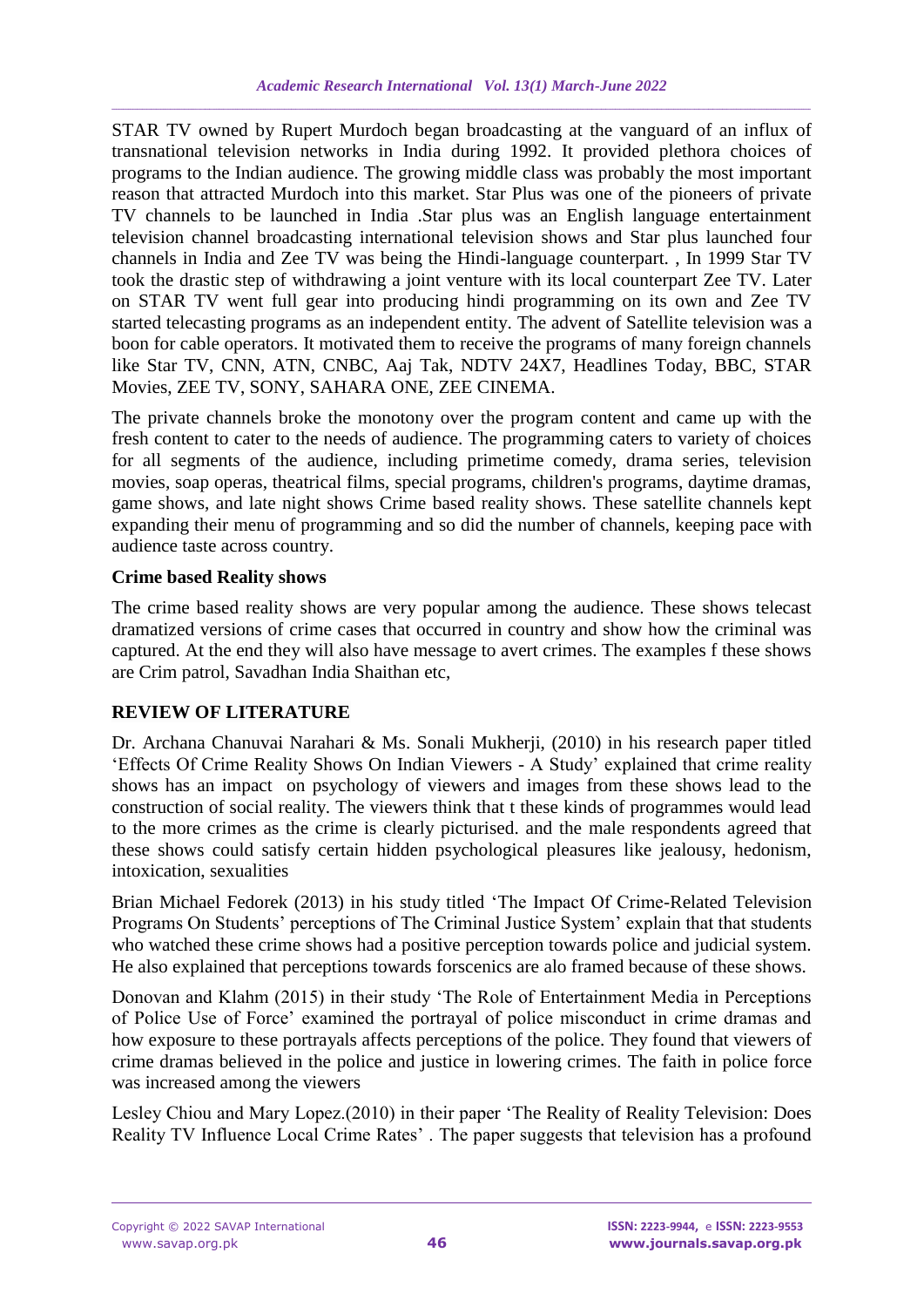impact on its viewers, these shows will have a negative impact on the viewers , inturn it will also lead to increase the crime rates.

Mudassar Abdullah, and Nik Adzrieman B. Abd Rahman (2017) in their paper 'Effects of TV Crime Shows on Behavioural Development of Children' aimed to analyse the possible negative and positive effects of TV crime shows in Pakistan. They found that these programs telecasts the re-enactments of crime scene, the background of this event, and the what happened to whole event, which may cause harmful behavioural implications in children.

## **THEORETICAL FRAMEWORK**

The present study is anchored on the Cultivation theory. George Gerbner introduced cultivation theory in the 1960's to examine the influence of television on viewers. The basic principle of Cultivation theory is that long-term exposure to media shapes how the consumers of media perceive the world and conduct themselves. The cultivation hypothesis states that the more people watch television, the more likely they are to hold a view of reality that is closer to television's depiction of reality. The high frequency viewers of television are more susceptible to media messages and the belief that they are real and valid.

The theory suggests that television and possesses a small but significant influence on the attitudes and beliefs of society about society. Those who absorb more media are those we are more influenced.

## **SCOPE OF THE STUDY**

The crime based reality shows on Indian television are quite popular among the viewers. These shows narrate the real crimes happened in detail. The Television has a huge potential to influence accentuate the social and cultural images. Being a audio visual media, television can leave long lasting impressions in the minds of the audience. In this regard it becomes important to understand if these shows have any impact on the young women

# **OBJECTIVES OF THE STUDY**

The objectives of this study would be:

- 1. To find out the impact of crime based reality shows on young women.
- 2. To identify if young women have fear of victimisation because of these show
- 3. To understand if these shows has impact on their perception about police personnel

# **METHODOLOGY**

An expost facto research was adapted for the study. A survey was conducted among 100 young women in kolar town. People between the ages of 35-55 were selected and the questionnaire was administered. A structured questionnaire was administered to obtain the data.

**Sample:** The National Youth Policy 2014 defines youth as the people between the age group 15-29 Hence the same age group young women are chosen as respondents for the study.

Locale: The Koalr district is surrounded by the Bangalore Rural district in the west Chikballapur district in the north, Chittoor District of Andhra Pradesh in the east and on the south by Krishnagiri and Vellore district of Tamil Nadu. The Kolar town is home for multilingual populace city. Hence Kolar was chosen as locale of the study.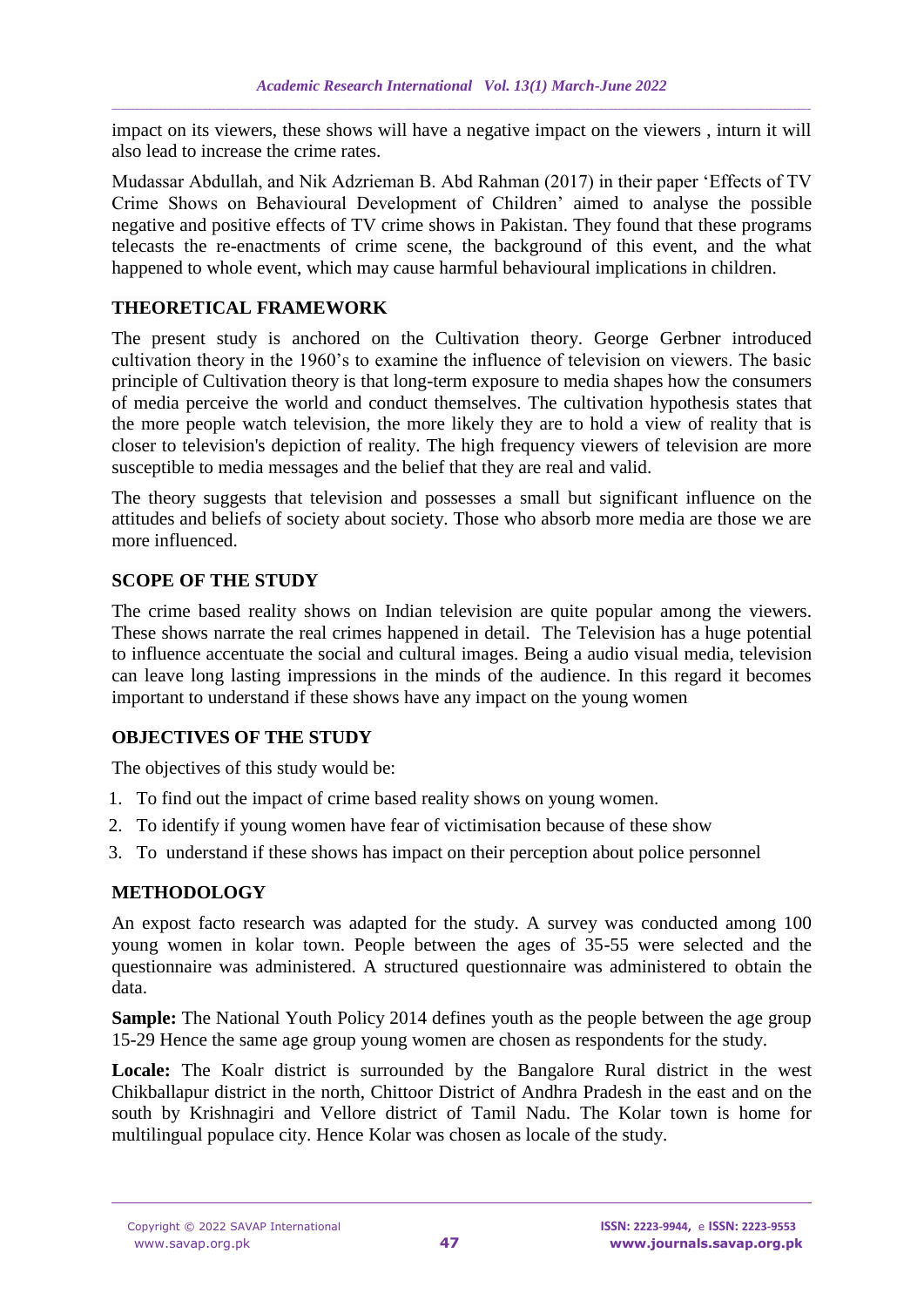### **Limitations**

The study is limited only to the Kolar town respondents. Although the census indicated a large number of respondents in Kolar town itself, due to the constraint of resources and time, the study was limited to 1oo respondents. Hence the study cannot be generalized. In addition, this is an expost facto research which provides only percentages. There is further scope for the research to be conducted in other areas as well as with a large sample and statistical influences.

## **DATA ANALYSIS**

The simple statistics are used to interpret data. The data is represented through table and chart



**Table 1: Representation of Crime based reality show Viewership**



The survey was conducted with a total of 100 samples. The data showed that 100% of the respondents watch Crime based reality shows on television.

| <b>Sl</b><br>No. | <b>Shows</b>    | Yes | No  |
|------------------|-----------------|-----|-----|
| 1.               | Crime Patrol    | 89% | 11% |
| 2.               | Savadhan India  | 74% | 26% |
| 3.               | Mauka E Vardaat | 12% | 88% |
|                  | Crime stories   | 23% | 77% |

#### **Table 2: Crime based reality shows**



**Figure 2. Representation of viewership of crime based reality show**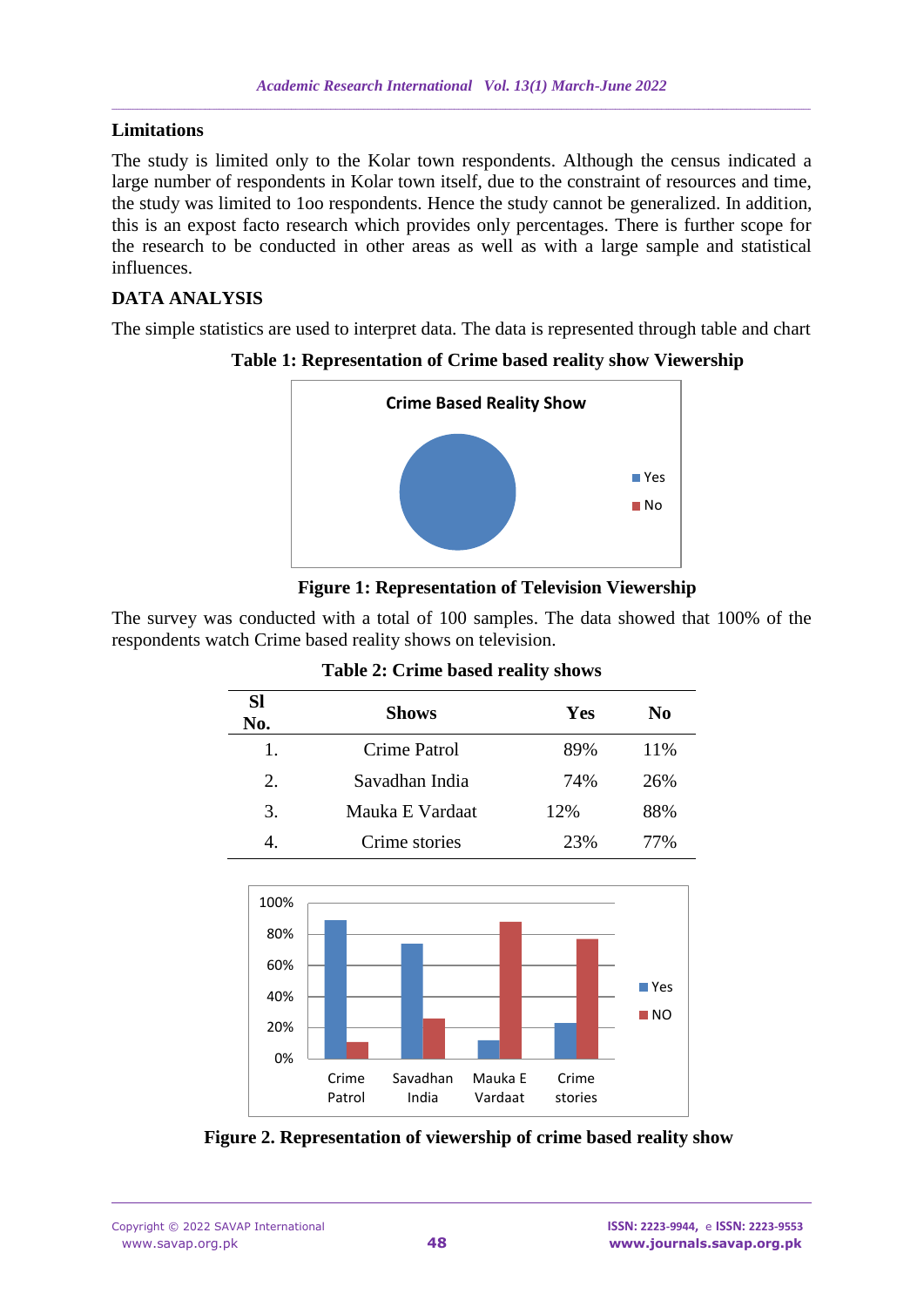With the above data it could be inferred the majority of respondents watch Crime patrol and Savadhan India.

|   | <b>Statements</b><br>I watch Crime based reality<br>shows because | <b>Strongly</b><br>agree | Agree | <b>Neutral</b> | <b>Disagree</b> | <b>Strongly</b><br>disagree |
|---|-------------------------------------------------------------------|--------------------------|-------|----------------|-----------------|-----------------------------|
| 1 | It creates awareness about<br>the situations                      | 54%                      | 27%   | 2%             | 7%              | 10%                         |
| 2 | It tries to promote justice.<br>to all                            | 12%                      | 9%    | 2%             | 67%             | 10%                         |
| 3 | It is interesting                                                 | 65%                      | 11%   | 7%             | 15%             | 2%                          |
| 4 | It guides people for better<br>society and good practices         | 26%                      | 17%   | 4%             | 35%             | 18%                         |
| 5 | It depicts the real situations                                    | 45%                      | 33%   | 7%             | 13%             | 2%                          |

**Table 3: Reasons to watch crime based reality show**



#### **Figure 3. Factors for watching the crime based reality shows**

The above table and graph indicates that the:

- 54% of respondents strongly agree that they watch crime based reality shows as it creates awareness about the situations, 27% of respondents agreed to the same. It means majority of them feel that these shows create awareness about situations
- 66% & 11% of respondents said that they watch crime based reality shows not because as it promotes justice to all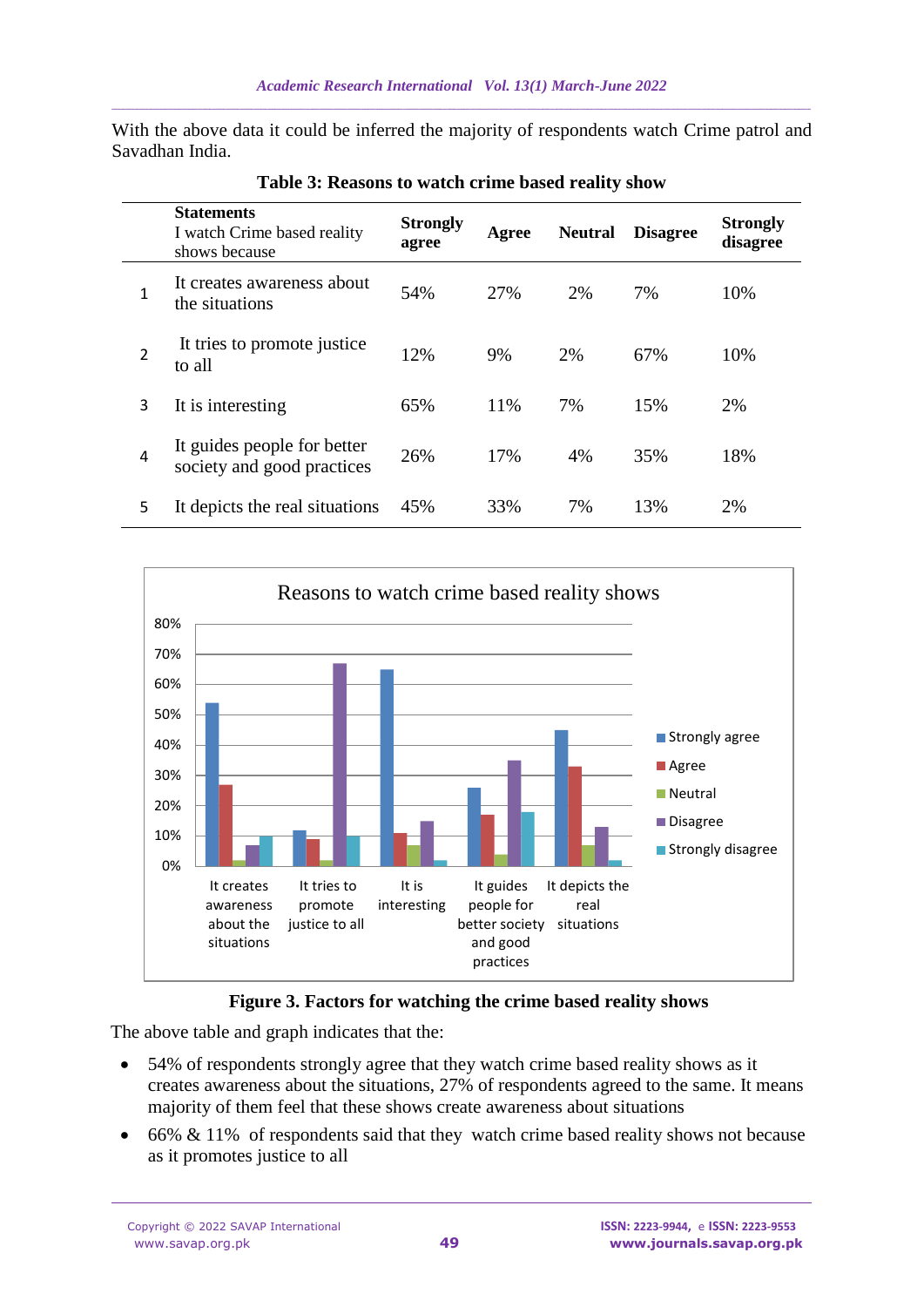- 65% & 11% of respondents strongly agreed and agreed respectively that they watch these shows they are interesting
- 65% & 11% of respondents strongly agreed and agreed respectively that they watch these shows they are interesting
- 45% & 33% of respondents strongly agreed and agreed respectively that they watch these shows depict real life situation

|   | <b>Statements</b><br>After Crime based reality<br>shows I        | <b>Strongly</b><br>agree | Agree | <b>Neutral</b> | <b>Disagree</b> | <b>Strongly</b><br>disagree |
|---|------------------------------------------------------------------|--------------------------|-------|----------------|-----------------|-----------------------------|
| 1 | Boosts faith police law and<br>justice                           | 54%                      | 37%   | 9%             | $0\%$           | 0%                          |
| 2 | Feel Safe around police<br>professional                          | 72%                      | 19%   | 9%             | $0\%$           | 0%                          |
| 3 | Understand the challenges and<br>stress police professional face | 65%                      | 19%   | 7%             | 6%              | 3%                          |
| 4 | I respect Police Professional<br>more than before                | 66%                      | 27%   | 7%             | $0\%$           | 0%                          |

**Table 4: Perception towards police professional**



### **Figure 4. Perceptions towards Police Professional**

The above data indicates that majority of respondents have positive perception towards the police professional after watching the crimes.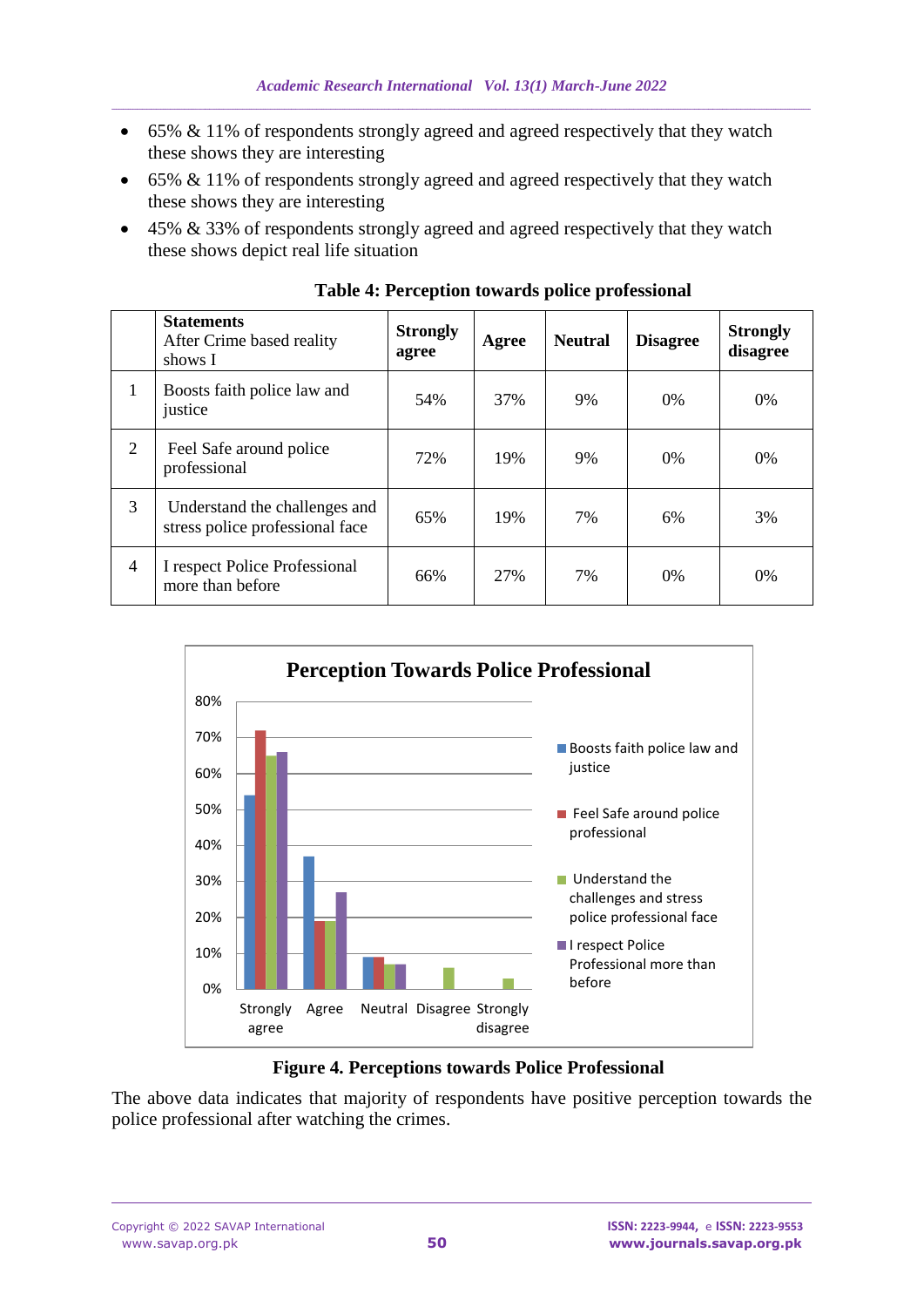- 54% & 33% of respondents strongly agreed and agreed respectively that after watching crime based reality show it boosts faith in police
- 72% & 19% of respondents strongly agreed and agreed respectively respondents strongly agreed and agreed respectively that after watching crime based reality show they feel safe around police men
- 65% & 19% of respondents strongly agreed and agreed respectively respondents strongly agreed and agreed respectively that after watching crime based reality show they understand challenges of police professional
- 66% & 27% of respondents strongly agreed and agreed respectively that they watch these shows respect the police professional

|                | <b>Statements</b><br><b>After Crime based reality</b><br>shows I | <b>Strongly</b><br>agree | Agree | <b>Neutral</b> | <b>Disagree</b> | <b>Strongly</b><br>disagree |
|----------------|------------------------------------------------------------------|--------------------------|-------|----------------|-----------------|-----------------------------|
| 1              | Feel we are living in insecure<br>world                          | 27%                      | 24%   | 9%             | 23%             | 17%                         |
| $\overline{2}$ | Feel I can be victim of such<br>crimes                           | 8%                       | 10%   | 2%             | 23%             | 57%                         |
| 3              | Prefer to be in groups in<br>public places                       | 35%                      | 19%   | 6%             | 26%             | 14%                         |
| $\overline{4}$ | I feel unnecessary terrified<br>when I am alone                  | 43%                      | 27%   | 7%             | 13%             | 10%                         |
| 5              | I would not talk / help<br>strangers when I'm alone              | 12%                      | 36%   | 16%            | 20%             | 16%                         |

**Table 5: Fear of Victimization**



The above data indicates that there is mixed response to statements under fear of victimisation.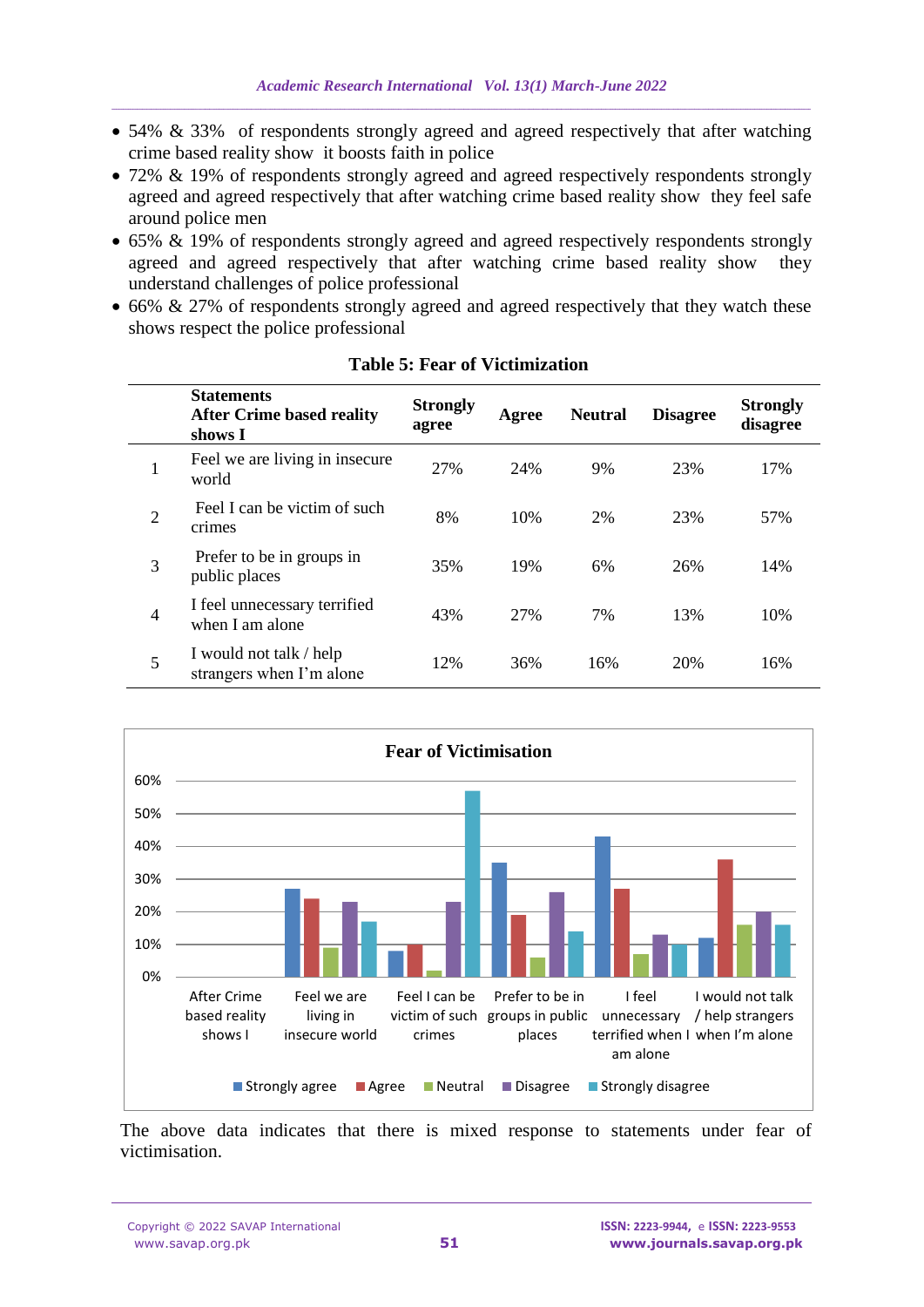- 27% & 24% of respondents strongly agreed and agreed respectively that after watching crime based reality show they feel world is insecure whereas 23% & 17 % of respondents disagreed and strongly disagreed the same
- 57% & 23% of respondents strongly disagreed and disagreed respectively that after watching crime based reality show they feel that they will victims of such crimes
- 35% & 19% of respondents strongly agreed and agreed respectively that after watching crime based reality show to the statement to prefer to be in groups in public places after watching crime shows whereas 26% & 14 % of respondents disagreed and strongly disagreed the same
- 43% & 27% of respondents strongly agreed and agreed respectively that after watching crime based reality show they feel unnecessarily terrified whereas 13% & 10 % of respondents disagreed and strongly disagreed the same
- 12% & 16% of respondents strongly agreed and agreed respectively that after watching crime based reality show they don't talk or help strangers when they are alone whereas 20% & 16 % of respondents disagreed and strongly disagreed the same

# **FINDINGS**

- 1. The Crime based reality shows seem quite popular among young women**.** All the respondents considered for study watch crime based reality show.
- 2. The majority of respondents watch Crime patrol telecasted on Sony followed by Savadhan India on star bharath
- 3. The majority of respondents watch crime based reality shows are interesting, create awareness and depict real life situations. The respondents don't watch crime based reality shows as it promotes social justice or guides society.
- 4. The majority of respondents have positive perception towards the police professional after watching the crimes .They agreed that they understand the challenges faced by police professional..
- 5. There is mixed response to statements under fear of victimisation.. The half of respondents considered for study indicate fear of victimisation

# **CONCLUSION**

The crime based reality shows popularity has resulted in the production of so many crime shows. Today many crime based reality shows are being produced and telecasted in the national and regional media. The Indian television telecasts many gripping crime shows from cop shows to true crime documentaries and crime dramas. The focus of the present show was to study the impact of crime based reality shows study. The study proved that these shows have a significant impact on young women. As explained earlier, these shows promote the positive perception towards police professional. The research study also provided little evidence that the fear of victimization is prevalent among young women.